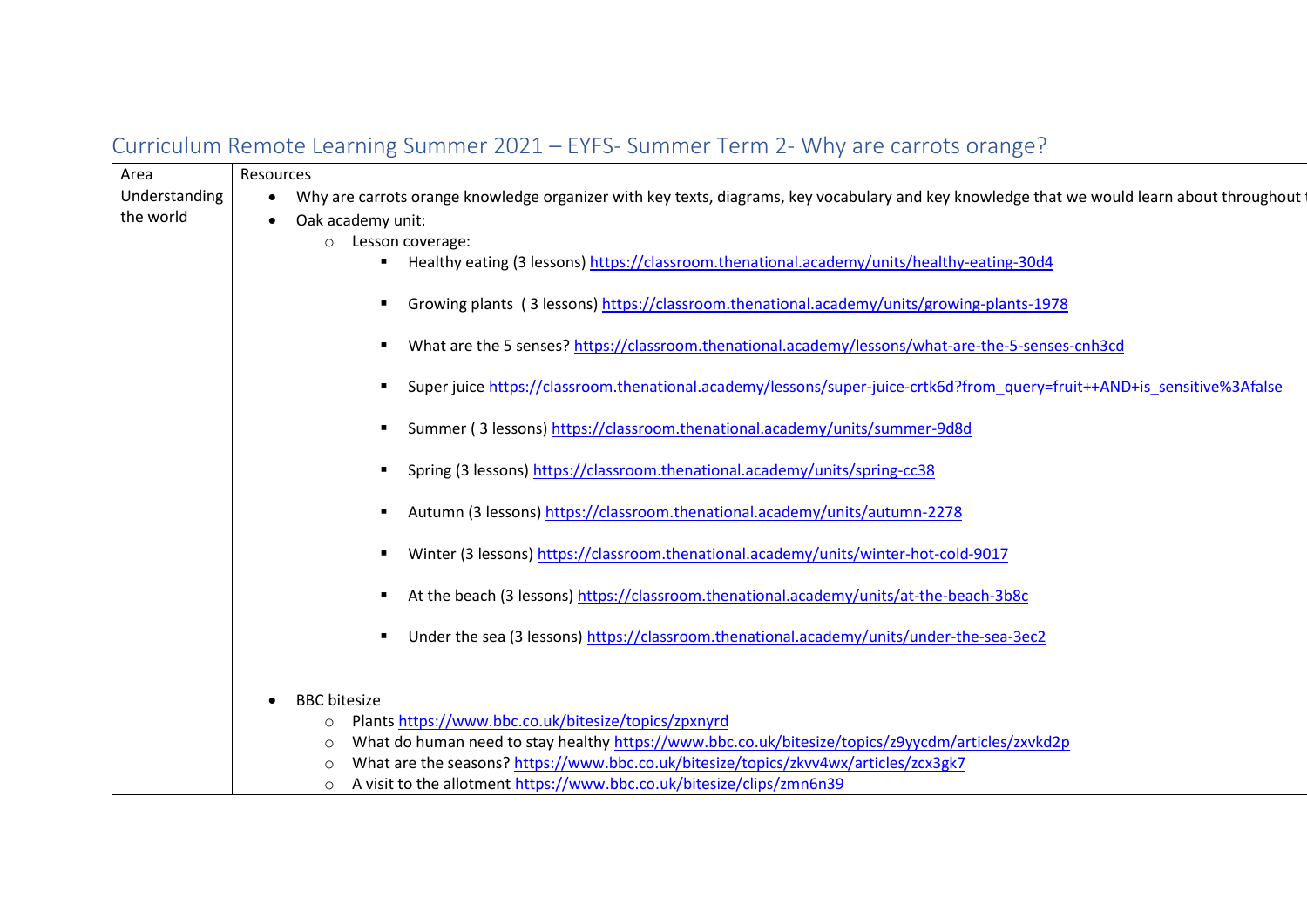|                              | <b>BBC iPlayer</b><br>Kit and pup fruit https://www.bbc.co.uk/iplayer/episode/b0brf7l1/kit-pup-series-1-47-fruit<br>Purple Mash (class login required):<br>Going shopping https://www.purplemash.com/#app/pap/shopping/basket<br>$\Omega$<br>Garden Centre https://www.purplemash.com/#app/games/simplecitydest/gardencentre\<br>My body https://www.purplemash.com/#app/pap/ourselves/body<br>$\circ$ |
|------------------------------|--------------------------------------------------------------------------------------------------------------------------------------------------------------------------------------------------------------------------------------------------------------------------------------------------------------------------------------------------------------------------------------------------------|
|                              |                                                                                                                                                                                                                                                                                                                                                                                                        |
| Expressive art<br>and design | Oak academy seasons collage: https://classroom.thenational.academy/lessons/seasons-collage<br>$\bullet$                                                                                                                                                                                                                                                                                                |
|                              | Purple Mash (class login required):<br>$\bullet$                                                                                                                                                                                                                                                                                                                                                       |
|                              | Fruit bowl https://www.purplemash.com/#app/pap/food/fruit bowl new                                                                                                                                                                                                                                                                                                                                     |
|                              | Prepare a meal in the Café https://www.purplemash.com/#app/games/simplecitydest/cafe                                                                                                                                                                                                                                                                                                                   |
|                              | Design a beach hut https://www.purplemash.com/#app/pap/seaside/beachhuts                                                                                                                                                                                                                                                                                                                               |
|                              | Design a T shirt https://www.purplemash.com/#app/pap/clothes/t_shirt                                                                                                                                                                                                                                                                                                                                   |
|                              | Design summer clothes https://www.purplemash.com/#app/pap/clothes/summer clothes                                                                                                                                                                                                                                                                                                                       |
|                              |                                                                                                                                                                                                                                                                                                                                                                                                        |
|                              |                                                                                                                                                                                                                                                                                                                                                                                                        |
| Music                        | Oak academy lesson series: Out and About https://classroom.thenational.academy/units/out-and-about-bb18<br>$\bullet$                                                                                                                                                                                                                                                                                   |
|                              | The five a day song https://www.bbc.co.uk/bitesize/clips/z2pxpv4                                                                                                                                                                                                                                                                                                                                       |
|                              |                                                                                                                                                                                                                                                                                                                                                                                                        |
|                              | Purple Mash: Busy beats: https://www.purplemash.com/app/tools/busybeats                                                                                                                                                                                                                                                                                                                                |
|                              |                                                                                                                                                                                                                                                                                                                                                                                                        |
| <b>RE</b>                    | The Agreed Syllabus for Religious Education in Northamptonshire: Unit Special Books: What can we learn from stories from different religions? (Let<br>$\bullet$                                                                                                                                                                                                                                        |
|                              |                                                                                                                                                                                                                                                                                                                                                                                                        |
| PE                           | Oak academy- PE with Joe: https://classroom.thenational.academy/pe                                                                                                                                                                                                                                                                                                                                     |
|                              | The importance of fitness https://www.bbc.co.uk/bitesize/clips/zvdkjxs                                                                                                                                                                                                                                                                                                                                 |
|                              |                                                                                                                                                                                                                                                                                                                                                                                                        |